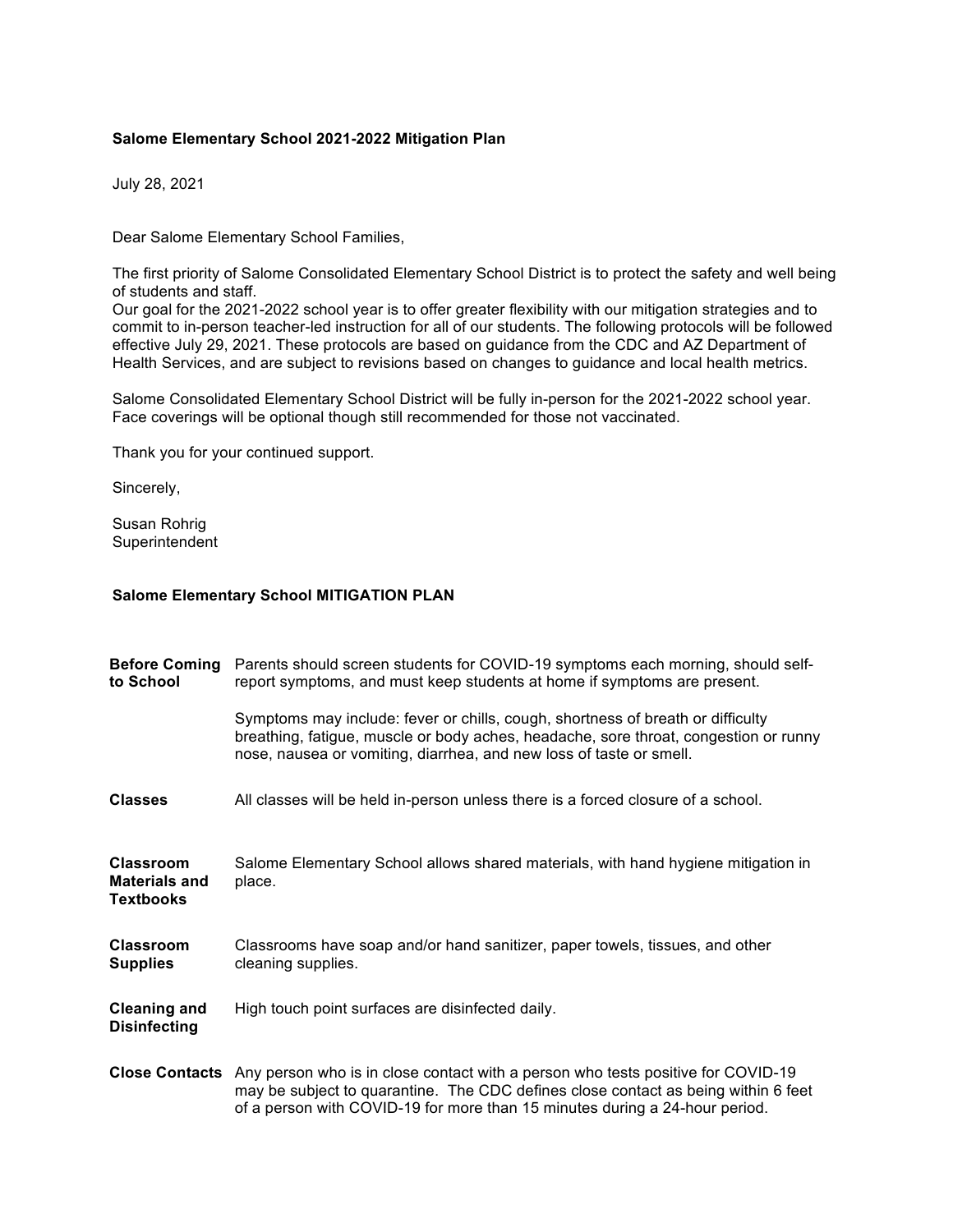| Closing &<br>Reopening<br><b>Schools</b>                     | In the event of a school closure, staff and families will be notified via School<br>Messenger (email), and all communication will be posted on the district websites.                                                                                                                                                                                                                   |
|--------------------------------------------------------------|-----------------------------------------------------------------------------------------------------------------------------------------------------------------------------------------------------------------------------------------------------------------------------------------------------------------------------------------------------------------------------------------|
| <b>Schools</b><br><b>Activities</b>                          | All activities will resume, including sports, and more.                                                                                                                                                                                                                                                                                                                                 |
| <b>Events</b>                                                | Student assemblies, special performances, school-wide parent meetings, and other<br>events are permitted, with site approval based on current conditions.                                                                                                                                                                                                                               |
| <b>Facilities</b><br><b>Rentals</b>                          | Rentals of school facilities will resume, with approval.                                                                                                                                                                                                                                                                                                                                |
| <b>Field Trips</b>                                           | Field trips may be permitted with district approval and based on current conditions.                                                                                                                                                                                                                                                                                                    |
| <b>Food Service</b>                                          | Food service will return to pre-COVID-19 guidelines. Proper hand washing and<br>sanitizing will be continued.                                                                                                                                                                                                                                                                           |
| <b>Hand Hygiene</b>                                          | All classrooms and hallways have hand sanitizer. Students will be encouraged to<br>sanitize hands frequently.                                                                                                                                                                                                                                                                           |
| <b>Isolation</b><br><b>Rooms</b>                             | Symptomatic students will be isolated on campus. Symptoms may include: fever or<br>chills, cough, shortness of breath or difficulty breathing, fatigue, muscle or body<br>aches, headache, sore throat, congestion or runny nose, nausea or vomiting,<br>diarrhea, and new loss of taste or smell. Parents/legal guardians are expected to pick<br>up symptomatic students immediately. |
| <b>Masks</b>                                                 | Masks are optional though still recommended for those not vaccinated. Masks will be<br>available for those students who forget to bring a mask to school but would like to<br>wear one.                                                                                                                                                                                                 |
| Outdoor<br><b>Spaces</b>                                     | Where appropriate, the use of outdoor learning spaces may be utilized.                                                                                                                                                                                                                                                                                                                  |
| <b>Parent/Legal</b><br><b>Guardian</b><br><b>Conferences</b> | Conferences will be in person unless a parent requests phone or virtual.                                                                                                                                                                                                                                                                                                                |
| <b>Physical</b><br><b>Barriers</b>                           | Plexiglas barriers will remain in place in school offices.                                                                                                                                                                                                                                                                                                                              |
| <b>Physical</b><br><b>Distancing</b>                         | Physical distancing will be maintained, where feasible.                                                                                                                                                                                                                                                                                                                                 |
| <b>Positive</b><br>COVID-19<br><b>Notifications</b>          | In the event of a close contact, schools may notify parents/legal guardians and/or staff<br>members of possible exposure and provide guidance on subsequent steps.                                                                                                                                                                                                                      |